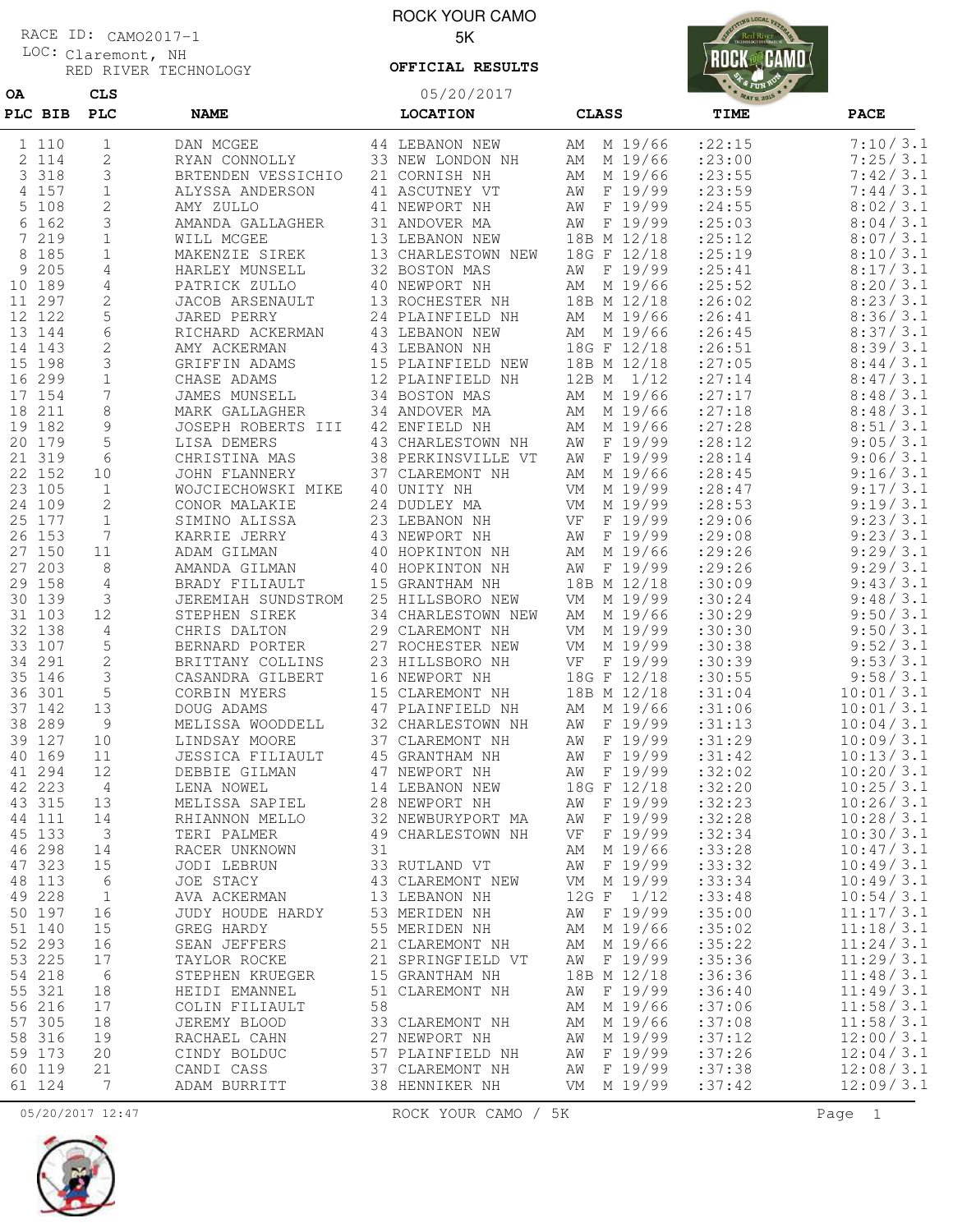Claremont, NH LOC: RACE ID: CAMO2017-1

**OA CLS**

RED RIVER TECHNOLOGY

ROCK YOUR CAMO 5K

05/20/2017 **OFFICIAL RESULTS**



| 12:10/3.1<br>VM M 19/99<br>:37:46<br>62 172<br>8<br>33 NASHUA NH<br>BRIAN MALONEY<br>12:13/3.1<br>2<br>12<br>1/12<br>:37:55<br>63 295<br>OLIVIA JOHNS<br>12G F<br>22<br>35 WINDSOR VT<br>AW F 19/99<br>:37:57<br>12:14/3.1<br>64 121<br>ANGELA DOUGHER<br>:38:03<br>65 227<br>5<br>14 LEBANON NH<br>18G F 12/18<br>12:16/3.1<br>ISABELLE ACKERMAN<br>66 191<br>:38:41<br>12:28/3.1<br>19<br>29 CLAREMONT NEW<br>AM M 19/66<br>MICHAEL DAUPHIN<br>67 209<br>20<br>:38:44<br>12:29/3.1<br>58 GRANTHAM NH<br>AM M 19/66<br>KEITH FILIAULT<br>68 208<br>$\mathcal{E}$<br>:39:04<br>12:36/3.1<br>FAITH FILIAULT<br>12 GRANTHAM NH<br>12G F<br>1/12<br>69 328<br>F 19/99<br>:39:16<br>12:40/3.1<br>23<br>SERA GRAY<br>35 CLAREMONT NH<br>ΑW<br>12:47/3.1<br>F 19/99<br>:39:40<br>70 136<br>$\overline{4}$<br>KELLI RUGGERI<br>36 UNITY NEW<br>VF<br>:39:58<br>12:53/3.1<br>71 102<br>21<br>61 WINDSOR VT<br>M 19/66<br>KRIS GARNJOST<br>AΜ<br>72 324<br>24<br>F 19/99<br>:40:08<br>12:56/3.1<br>TONI HUFFER<br>31 BELLOWS FALLS VT<br>AW<br>25<br>F 19/99<br>13:10/3.1<br>73 106<br>TIKA ELDER<br>30 NORWICH VER<br>:40:49<br>AW<br>F 19/99<br>:40:52<br>13:10/3.1<br>74 188<br>26<br>HEATHER ELDER<br>26 NORWICH VER<br>ΑW<br>75 200<br>2<br>10 CLAREMONT NH<br>12B M<br>1/12<br>:41:08<br>13:16/3.1<br>NICKOLAS SCHNYER<br>$6\,$<br>18G F 12/18<br>13:17/3.1<br>76 193<br>13 BELMONT NH<br>:41:11<br>ASHLEIGH ARSENAULT<br>AW F 19/99<br>13:22/3.1<br>77 145<br>27<br>:41:28<br>KATHY SCHNYER<br>50 CLAREMONT NH<br>22<br>:42:49<br>13:48/3.1<br>78 212<br>M 19/66<br>KELLY DOLE<br>56 CHARLESTOWN NH<br>AΜ<br>13:49/3.1<br>79 163<br>23<br>:42:51<br>MICK RUETZ<br>28 CHARLESOTWN NH<br>M 19/66<br>AM<br>80 303<br>F 19/99<br>13:50/3.1<br>28<br>BETHANIE MARIE<br>32 CANAAN NH<br>:42:53<br>AW<br>$\mathcal{E}$<br>13:57/3.1<br>81 292<br>8 GREENSBORO VT<br>12B M 1/12<br>:43:17<br>COOPER RUETZ<br>29<br>14:03/3.1<br>82 115<br>39 DANIELSON CT<br>ΑW<br>F 19/99<br>:43:34<br>DAWN HANLON<br>83 117<br>30<br>JACI GAMACHE<br>31 NEWPORT NH<br>F 19/99<br>:43:40<br>14:05/3.1<br>ΑW<br>84 155<br>31<br>25 ROCKINGHAM VT<br>F 19/99<br>:45:33<br>14:41/3.1<br>NICOLE GAY<br>AW<br>84 206<br>4<br>WESTON BARNETT<br>25 ROCKINGHAM VT<br>12B M<br>1/12<br>:45:33<br>14:41/3.1<br>86 222<br>:45:47<br>14:46/3.1<br>4<br>ARI ARSENAULT<br>11 BELMONT NH<br>$12G$ F<br>1/12<br>5<br>14:54/3.1<br>87 130<br>ELIZABETH VESSICHIO<br>55 CORNISH NH<br>VF<br>F 19/99<br>:46:13<br>88 326<br>15:05/3.1<br>24<br>MR GRAY<br>35<br>M 19/66<br>:46:47<br>AΜ<br>32<br>15:25/3.1<br>89 116<br>NICOLE LAVOIE<br>31 CLAREMONT NEW<br>F 19/99<br>:47:49<br>ΑW<br>90 132<br>5<br>12 SPRINGFIELD VT<br>12G F<br>1/12<br>:50:07<br>16:10/3.1<br>ABBY VIGNEAU<br>91 307<br>7<br>18B M 12/18<br>:50:11<br>16:11/3.1<br>BRANDON TENNEY JR<br>14 CHARLESTOWN NH<br>5<br>92 306<br>:50:29<br>16:17/3.1<br>TROY TENNEY<br>12 CHARLESTOWN NH<br>12B M<br>1/12<br>:50:33<br>16:18/3.1<br>93 187<br>6<br>HAYDEN WOJCIECHOWSKI<br>12 UNITY NH<br>12B M<br>1/12<br>16:26/3.1<br>94 112<br>33<br>BETH RENAUD<br>42 SPRINGFIELD VT<br>AW<br>F 19/99<br>:50:59<br>95 331<br>25<br>16:28/3.1<br>THOMAS DEMASI<br>31 PLAINFIELD NH<br>M 19/66<br>:51:03<br>AM<br>96 137<br>16:38/3.1<br>34<br>F 19/99<br>:51:34<br>GEGE ROLLINS-PERRY<br>50 GRANTHAM NH<br>AW<br>97 221<br>6<br>12G F<br>1/12<br>:53:10<br>17:09/3.1<br>JULIA MCGEE<br>8 LEBANON NEW<br>AM M 19/66<br>: 53:21<br>17:12/3.1<br>98 213<br>26<br>WALTER AYERS<br>62 SPRINGFIELD VT<br>35<br>:53:24<br>17:13/3.1<br>99 164<br>TAMMY AYERS<br>32 CLAREMONT NH<br>F 19/99<br>AW<br>100 174<br>36<br>25<br>F 19/99<br>:54:02<br>17:25/3.1<br>EMILY KRUEGER<br>ΑW<br>17:49/3.1<br>101 129<br>37<br>REBECCA NAPSEY<br>26 CLAREMONT NEW<br>F 19/99<br>: 55:15<br>ΑW<br>18:16/3.1<br>102 314<br>38<br>KRISTYNE MCFARLIN<br>24 BETHEL VT<br>F 19/99<br>:56:40<br>AW<br>18:17/3.1<br>103 317<br>39<br>F 19/99<br>:56:41<br>MEGAN PARKER<br>24 CLAREMONT NH<br>ΑW<br>104 329<br>27<br>BOB LOVETT<br>AM M 19/66<br>:59:52<br>56 CLAREMONT NH<br>19:19/3.1<br>105 330<br>AW F 19/99<br>:59:54<br>40<br>CHARLENE LOVETT<br>54 CLAREMONT NH<br>106 302<br>7<br>1:05:32<br>21:08/3.1<br>LEXI MYERS<br>12 CLAREMONT NH<br>12B M 1/12<br>107 156<br>F 19/99<br>1:05:34<br>21:09/3.1<br>41<br>NORMA JERRY<br>68 PLAINFIELD NH<br>ΑW<br>108 126<br>F 19/99<br>1:05:40<br>21:10/3.1<br>42<br>ANNE DAVENI<br>64 LEBANON NH<br>AW<br>109 207<br>AW F 19/99<br>21:36/3.1<br>43<br>LAURIE JERRY<br>44 CLAREMONT NH<br>1:07:00<br>110 101<br>8<br>12B M 1/12<br>21:50/3.1<br>LAWSON FONTAINE<br>6 CLAREMONT NH<br>1:07:44<br>111 165<br>F 19/99<br>1:07:58<br>21:55/3.1<br>44<br>TAMMY AYERS<br>57 SPRINGFIELD VT<br>ΑW<br>F 19/99<br>22:13/3.1<br>112 148<br>45<br>BRITTANY ROOT<br>24 CLAREMONT NH<br>ΑW<br>1:08:55<br>22:14/3.1<br>113 202<br>9<br>1/12<br>1:08:57<br>MATEO SANTAMARIA<br>3 CLAREMONT NH<br>12B M<br>7<br>1/12<br>22:17/3.1<br>114 128<br>6 BELOMONT NH<br>12G F<br>1:09:05<br>AMAYA ARSENAULT<br>115 194<br>F 19/99<br>1:09:37<br>22:27/3.1<br>46<br>SARA AYIMBILA<br>30 WEST LEBANON NH<br>AW<br>$***$ : * * /<br>0 120<br>0/0<br>0<br>SUSANNAH COLBY<br>36 SOUTH ROYALTON V<br>ΑW<br>F<br>$\ddot{\phantom{a}}$<br>$\colon 0$<br>$***$ $***$ /<br>0 135<br>0/0<br>$\ddot{\cdot}$<br>0<br>43 UNITY NH<br>F<br>: 0<br>JENNIFER THOMPSON<br>ΑW<br>$***$ : * * /<br>0 151<br>0/0<br>CRYSTAL SIMPSON<br>37 SPRINGFIELD VT<br>$\mathbf{F}$<br>$\colon 0$<br>0<br>ΑW<br>$\ddot{\cdot}$<br>$***$ $***$ /<br>0 160<br>0/0<br>$\colon 0$<br>0<br>SAMANTHA FLETCHER<br>30 CLAREMONT NEW<br>VF<br>$\mathbf{F}$<br>$\ddot{\cdot}$<br>$***$ $***$ /<br>0 168<br>0/0<br>$\ddot{\cdot}$<br>$\colon 0$<br>0<br>JULIE MCKENNEY<br>37 NEW LONDON NH<br>$\mathbf{F}$<br>AW<br>$***.**/$<br>0 183<br>0/0<br>SAMANTHA HILL<br>42 CROYDON NH<br>ΑW<br>$\mathbb{F}$<br>$\colon 0$<br>0<br>$\ddot{\cdot}$<br>$***$ $***$ /<br>0 176<br>0/0<br>$\mathbf{0}$<br>KIMBERLY GILBERT<br>45 FITZWILLIAM NH<br>AW F<br>: 0<br>$\ddot{\cdot}$ | PLC BIB | <b>PLC</b> | <b>NAME</b> | <b>LOCATION</b> | <b>CLASS</b> | TIME | <b>PACE</b> |
|------------------------------------------------------------------------------------------------------------------------------------------------------------------------------------------------------------------------------------------------------------------------------------------------------------------------------------------------------------------------------------------------------------------------------------------------------------------------------------------------------------------------------------------------------------------------------------------------------------------------------------------------------------------------------------------------------------------------------------------------------------------------------------------------------------------------------------------------------------------------------------------------------------------------------------------------------------------------------------------------------------------------------------------------------------------------------------------------------------------------------------------------------------------------------------------------------------------------------------------------------------------------------------------------------------------------------------------------------------------------------------------------------------------------------------------------------------------------------------------------------------------------------------------------------------------------------------------------------------------------------------------------------------------------------------------------------------------------------------------------------------------------------------------------------------------------------------------------------------------------------------------------------------------------------------------------------------------------------------------------------------------------------------------------------------------------------------------------------------------------------------------------------------------------------------------------------------------------------------------------------------------------------------------------------------------------------------------------------------------------------------------------------------------------------------------------------------------------------------------------------------------------------------------------------------------------------------------------------------------------------------------------------------------------------------------------------------------------------------------------------------------------------------------------------------------------------------------------------------------------------------------------------------------------------------------------------------------------------------------------------------------------------------------------------------------------------------------------------------------------------------------------------------------------------------------------------------------------------------------------------------------------------------------------------------------------------------------------------------------------------------------------------------------------------------------------------------------------------------------------------------------------------------------------------------------------------------------------------------------------------------------------------------------------------------------------------------------------------------------------------------------------------------------------------------------------------------------------------------------------------------------------------------------------------------------------------------------------------------------------------------------------------------------------------------------------------------------------------------------------------------------------------------------------------------------------------------------------------------------------------------------------------------------------------------------------------------------------------------------------------------------------------------------------------------------------------------------------------------------------------------------------------------------------------------------------------------------------------------------------------------------------------------------------------------------------------------------------------------------------------------------------------------------------------------------------------------------------------------------------------------------------------------------------------------------------------------------------------------------------------------------------------------------------------------------------------------------------------------------------------------------------------------------------------------------------------------------------------------------------------------------------------------------------------------------------------------------------------------------------------------------------------------------------------------------------------------------------------------------------------------------------------------------------------------------------------------------------------------------------------------------------------------------------------------------------------------------------------------------------------------------------------------------------------------------------------------------------------------------------------------------------------------------------------------------------------------------------------------------------------------------------------|---------|------------|-------------|-----------------|--------------|------|-------------|
|                                                                                                                                                                                                                                                                                                                                                                                                                                                                                                                                                                                                                                                                                                                                                                                                                                                                                                                                                                                                                                                                                                                                                                                                                                                                                                                                                                                                                                                                                                                                                                                                                                                                                                                                                                                                                                                                                                                                                                                                                                                                                                                                                                                                                                                                                                                                                                                                                                                                                                                                                                                                                                                                                                                                                                                                                                                                                                                                                                                                                                                                                                                                                                                                                                                                                                                                                                                                                                                                                                                                                                                                                                                                                                                                                                                                                                                                                                                                                                                                                                                                                                                                                                                                                                                                                                                                                                                                                                                                                                                                                                                                                                                                                                                                                                                                                                                                                                                                                                                                                                                                                                                                                                                                                                                                                                                                                                                                                                                                                                                                                                                                                                                                                                                                                                                                                                                                                                                                                                                                                              |         |            |             |                 |              |      |             |
| 19:18/3.1                                                                                                                                                                                                                                                                                                                                                                                                                                                                                                                                                                                                                                                                                                                                                                                                                                                                                                                                                                                                                                                                                                                                                                                                                                                                                                                                                                                                                                                                                                                                                                                                                                                                                                                                                                                                                                                                                                                                                                                                                                                                                                                                                                                                                                                                                                                                                                                                                                                                                                                                                                                                                                                                                                                                                                                                                                                                                                                                                                                                                                                                                                                                                                                                                                                                                                                                                                                                                                                                                                                                                                                                                                                                                                                                                                                                                                                                                                                                                                                                                                                                                                                                                                                                                                                                                                                                                                                                                                                                                                                                                                                                                                                                                                                                                                                                                                                                                                                                                                                                                                                                                                                                                                                                                                                                                                                                                                                                                                                                                                                                                                                                                                                                                                                                                                                                                                                                                                                                                                                                                    |         |            |             |                 |              |      |             |
|                                                                                                                                                                                                                                                                                                                                                                                                                                                                                                                                                                                                                                                                                                                                                                                                                                                                                                                                                                                                                                                                                                                                                                                                                                                                                                                                                                                                                                                                                                                                                                                                                                                                                                                                                                                                                                                                                                                                                                                                                                                                                                                                                                                                                                                                                                                                                                                                                                                                                                                                                                                                                                                                                                                                                                                                                                                                                                                                                                                                                                                                                                                                                                                                                                                                                                                                                                                                                                                                                                                                                                                                                                                                                                                                                                                                                                                                                                                                                                                                                                                                                                                                                                                                                                                                                                                                                                                                                                                                                                                                                                                                                                                                                                                                                                                                                                                                                                                                                                                                                                                                                                                                                                                                                                                                                                                                                                                                                                                                                                                                                                                                                                                                                                                                                                                                                                                                                                                                                                                                                              |         |            |             |                 |              |      |             |
|                                                                                                                                                                                                                                                                                                                                                                                                                                                                                                                                                                                                                                                                                                                                                                                                                                                                                                                                                                                                                                                                                                                                                                                                                                                                                                                                                                                                                                                                                                                                                                                                                                                                                                                                                                                                                                                                                                                                                                                                                                                                                                                                                                                                                                                                                                                                                                                                                                                                                                                                                                                                                                                                                                                                                                                                                                                                                                                                                                                                                                                                                                                                                                                                                                                                                                                                                                                                                                                                                                                                                                                                                                                                                                                                                                                                                                                                                                                                                                                                                                                                                                                                                                                                                                                                                                                                                                                                                                                                                                                                                                                                                                                                                                                                                                                                                                                                                                                                                                                                                                                                                                                                                                                                                                                                                                                                                                                                                                                                                                                                                                                                                                                                                                                                                                                                                                                                                                                                                                                                                              |         |            |             |                 |              |      |             |
|                                                                                                                                                                                                                                                                                                                                                                                                                                                                                                                                                                                                                                                                                                                                                                                                                                                                                                                                                                                                                                                                                                                                                                                                                                                                                                                                                                                                                                                                                                                                                                                                                                                                                                                                                                                                                                                                                                                                                                                                                                                                                                                                                                                                                                                                                                                                                                                                                                                                                                                                                                                                                                                                                                                                                                                                                                                                                                                                                                                                                                                                                                                                                                                                                                                                                                                                                                                                                                                                                                                                                                                                                                                                                                                                                                                                                                                                                                                                                                                                                                                                                                                                                                                                                                                                                                                                                                                                                                                                                                                                                                                                                                                                                                                                                                                                                                                                                                                                                                                                                                                                                                                                                                                                                                                                                                                                                                                                                                                                                                                                                                                                                                                                                                                                                                                                                                                                                                                                                                                                                              |         |            |             |                 |              |      |             |
|                                                                                                                                                                                                                                                                                                                                                                                                                                                                                                                                                                                                                                                                                                                                                                                                                                                                                                                                                                                                                                                                                                                                                                                                                                                                                                                                                                                                                                                                                                                                                                                                                                                                                                                                                                                                                                                                                                                                                                                                                                                                                                                                                                                                                                                                                                                                                                                                                                                                                                                                                                                                                                                                                                                                                                                                                                                                                                                                                                                                                                                                                                                                                                                                                                                                                                                                                                                                                                                                                                                                                                                                                                                                                                                                                                                                                                                                                                                                                                                                                                                                                                                                                                                                                                                                                                                                                                                                                                                                                                                                                                                                                                                                                                                                                                                                                                                                                                                                                                                                                                                                                                                                                                                                                                                                                                                                                                                                                                                                                                                                                                                                                                                                                                                                                                                                                                                                                                                                                                                                                              |         |            |             |                 |              |      |             |
|                                                                                                                                                                                                                                                                                                                                                                                                                                                                                                                                                                                                                                                                                                                                                                                                                                                                                                                                                                                                                                                                                                                                                                                                                                                                                                                                                                                                                                                                                                                                                                                                                                                                                                                                                                                                                                                                                                                                                                                                                                                                                                                                                                                                                                                                                                                                                                                                                                                                                                                                                                                                                                                                                                                                                                                                                                                                                                                                                                                                                                                                                                                                                                                                                                                                                                                                                                                                                                                                                                                                                                                                                                                                                                                                                                                                                                                                                                                                                                                                                                                                                                                                                                                                                                                                                                                                                                                                                                                                                                                                                                                                                                                                                                                                                                                                                                                                                                                                                                                                                                                                                                                                                                                                                                                                                                                                                                                                                                                                                                                                                                                                                                                                                                                                                                                                                                                                                                                                                                                                                              |         |            |             |                 |              |      |             |
|                                                                                                                                                                                                                                                                                                                                                                                                                                                                                                                                                                                                                                                                                                                                                                                                                                                                                                                                                                                                                                                                                                                                                                                                                                                                                                                                                                                                                                                                                                                                                                                                                                                                                                                                                                                                                                                                                                                                                                                                                                                                                                                                                                                                                                                                                                                                                                                                                                                                                                                                                                                                                                                                                                                                                                                                                                                                                                                                                                                                                                                                                                                                                                                                                                                                                                                                                                                                                                                                                                                                                                                                                                                                                                                                                                                                                                                                                                                                                                                                                                                                                                                                                                                                                                                                                                                                                                                                                                                                                                                                                                                                                                                                                                                                                                                                                                                                                                                                                                                                                                                                                                                                                                                                                                                                                                                                                                                                                                                                                                                                                                                                                                                                                                                                                                                                                                                                                                                                                                                                                              |         |            |             |                 |              |      |             |
|                                                                                                                                                                                                                                                                                                                                                                                                                                                                                                                                                                                                                                                                                                                                                                                                                                                                                                                                                                                                                                                                                                                                                                                                                                                                                                                                                                                                                                                                                                                                                                                                                                                                                                                                                                                                                                                                                                                                                                                                                                                                                                                                                                                                                                                                                                                                                                                                                                                                                                                                                                                                                                                                                                                                                                                                                                                                                                                                                                                                                                                                                                                                                                                                                                                                                                                                                                                                                                                                                                                                                                                                                                                                                                                                                                                                                                                                                                                                                                                                                                                                                                                                                                                                                                                                                                                                                                                                                                                                                                                                                                                                                                                                                                                                                                                                                                                                                                                                                                                                                                                                                                                                                                                                                                                                                                                                                                                                                                                                                                                                                                                                                                                                                                                                                                                                                                                                                                                                                                                                                              |         |            |             |                 |              |      |             |
|                                                                                                                                                                                                                                                                                                                                                                                                                                                                                                                                                                                                                                                                                                                                                                                                                                                                                                                                                                                                                                                                                                                                                                                                                                                                                                                                                                                                                                                                                                                                                                                                                                                                                                                                                                                                                                                                                                                                                                                                                                                                                                                                                                                                                                                                                                                                                                                                                                                                                                                                                                                                                                                                                                                                                                                                                                                                                                                                                                                                                                                                                                                                                                                                                                                                                                                                                                                                                                                                                                                                                                                                                                                                                                                                                                                                                                                                                                                                                                                                                                                                                                                                                                                                                                                                                                                                                                                                                                                                                                                                                                                                                                                                                                                                                                                                                                                                                                                                                                                                                                                                                                                                                                                                                                                                                                                                                                                                                                                                                                                                                                                                                                                                                                                                                                                                                                                                                                                                                                                                                              |         |            |             |                 |              |      |             |
|                                                                                                                                                                                                                                                                                                                                                                                                                                                                                                                                                                                                                                                                                                                                                                                                                                                                                                                                                                                                                                                                                                                                                                                                                                                                                                                                                                                                                                                                                                                                                                                                                                                                                                                                                                                                                                                                                                                                                                                                                                                                                                                                                                                                                                                                                                                                                                                                                                                                                                                                                                                                                                                                                                                                                                                                                                                                                                                                                                                                                                                                                                                                                                                                                                                                                                                                                                                                                                                                                                                                                                                                                                                                                                                                                                                                                                                                                                                                                                                                                                                                                                                                                                                                                                                                                                                                                                                                                                                                                                                                                                                                                                                                                                                                                                                                                                                                                                                                                                                                                                                                                                                                                                                                                                                                                                                                                                                                                                                                                                                                                                                                                                                                                                                                                                                                                                                                                                                                                                                                                              |         |            |             |                 |              |      |             |
|                                                                                                                                                                                                                                                                                                                                                                                                                                                                                                                                                                                                                                                                                                                                                                                                                                                                                                                                                                                                                                                                                                                                                                                                                                                                                                                                                                                                                                                                                                                                                                                                                                                                                                                                                                                                                                                                                                                                                                                                                                                                                                                                                                                                                                                                                                                                                                                                                                                                                                                                                                                                                                                                                                                                                                                                                                                                                                                                                                                                                                                                                                                                                                                                                                                                                                                                                                                                                                                                                                                                                                                                                                                                                                                                                                                                                                                                                                                                                                                                                                                                                                                                                                                                                                                                                                                                                                                                                                                                                                                                                                                                                                                                                                                                                                                                                                                                                                                                                                                                                                                                                                                                                                                                                                                                                                                                                                                                                                                                                                                                                                                                                                                                                                                                                                                                                                                                                                                                                                                                                              |         |            |             |                 |              |      |             |
|                                                                                                                                                                                                                                                                                                                                                                                                                                                                                                                                                                                                                                                                                                                                                                                                                                                                                                                                                                                                                                                                                                                                                                                                                                                                                                                                                                                                                                                                                                                                                                                                                                                                                                                                                                                                                                                                                                                                                                                                                                                                                                                                                                                                                                                                                                                                                                                                                                                                                                                                                                                                                                                                                                                                                                                                                                                                                                                                                                                                                                                                                                                                                                                                                                                                                                                                                                                                                                                                                                                                                                                                                                                                                                                                                                                                                                                                                                                                                                                                                                                                                                                                                                                                                                                                                                                                                                                                                                                                                                                                                                                                                                                                                                                                                                                                                                                                                                                                                                                                                                                                                                                                                                                                                                                                                                                                                                                                                                                                                                                                                                                                                                                                                                                                                                                                                                                                                                                                                                                                                              |         |            |             |                 |              |      |             |
|                                                                                                                                                                                                                                                                                                                                                                                                                                                                                                                                                                                                                                                                                                                                                                                                                                                                                                                                                                                                                                                                                                                                                                                                                                                                                                                                                                                                                                                                                                                                                                                                                                                                                                                                                                                                                                                                                                                                                                                                                                                                                                                                                                                                                                                                                                                                                                                                                                                                                                                                                                                                                                                                                                                                                                                                                                                                                                                                                                                                                                                                                                                                                                                                                                                                                                                                                                                                                                                                                                                                                                                                                                                                                                                                                                                                                                                                                                                                                                                                                                                                                                                                                                                                                                                                                                                                                                                                                                                                                                                                                                                                                                                                                                                                                                                                                                                                                                                                                                                                                                                                                                                                                                                                                                                                                                                                                                                                                                                                                                                                                                                                                                                                                                                                                                                                                                                                                                                                                                                                                              |         |            |             |                 |              |      |             |
|                                                                                                                                                                                                                                                                                                                                                                                                                                                                                                                                                                                                                                                                                                                                                                                                                                                                                                                                                                                                                                                                                                                                                                                                                                                                                                                                                                                                                                                                                                                                                                                                                                                                                                                                                                                                                                                                                                                                                                                                                                                                                                                                                                                                                                                                                                                                                                                                                                                                                                                                                                                                                                                                                                                                                                                                                                                                                                                                                                                                                                                                                                                                                                                                                                                                                                                                                                                                                                                                                                                                                                                                                                                                                                                                                                                                                                                                                                                                                                                                                                                                                                                                                                                                                                                                                                                                                                                                                                                                                                                                                                                                                                                                                                                                                                                                                                                                                                                                                                                                                                                                                                                                                                                                                                                                                                                                                                                                                                                                                                                                                                                                                                                                                                                                                                                                                                                                                                                                                                                                                              |         |            |             |                 |              |      |             |
|                                                                                                                                                                                                                                                                                                                                                                                                                                                                                                                                                                                                                                                                                                                                                                                                                                                                                                                                                                                                                                                                                                                                                                                                                                                                                                                                                                                                                                                                                                                                                                                                                                                                                                                                                                                                                                                                                                                                                                                                                                                                                                                                                                                                                                                                                                                                                                                                                                                                                                                                                                                                                                                                                                                                                                                                                                                                                                                                                                                                                                                                                                                                                                                                                                                                                                                                                                                                                                                                                                                                                                                                                                                                                                                                                                                                                                                                                                                                                                                                                                                                                                                                                                                                                                                                                                                                                                                                                                                                                                                                                                                                                                                                                                                                                                                                                                                                                                                                                                                                                                                                                                                                                                                                                                                                                                                                                                                                                                                                                                                                                                                                                                                                                                                                                                                                                                                                                                                                                                                                                              |         |            |             |                 |              |      |             |
|                                                                                                                                                                                                                                                                                                                                                                                                                                                                                                                                                                                                                                                                                                                                                                                                                                                                                                                                                                                                                                                                                                                                                                                                                                                                                                                                                                                                                                                                                                                                                                                                                                                                                                                                                                                                                                                                                                                                                                                                                                                                                                                                                                                                                                                                                                                                                                                                                                                                                                                                                                                                                                                                                                                                                                                                                                                                                                                                                                                                                                                                                                                                                                                                                                                                                                                                                                                                                                                                                                                                                                                                                                                                                                                                                                                                                                                                                                                                                                                                                                                                                                                                                                                                                                                                                                                                                                                                                                                                                                                                                                                                                                                                                                                                                                                                                                                                                                                                                                                                                                                                                                                                                                                                                                                                                                                                                                                                                                                                                                                                                                                                                                                                                                                                                                                                                                                                                                                                                                                                                              |         |            |             |                 |              |      |             |
|                                                                                                                                                                                                                                                                                                                                                                                                                                                                                                                                                                                                                                                                                                                                                                                                                                                                                                                                                                                                                                                                                                                                                                                                                                                                                                                                                                                                                                                                                                                                                                                                                                                                                                                                                                                                                                                                                                                                                                                                                                                                                                                                                                                                                                                                                                                                                                                                                                                                                                                                                                                                                                                                                                                                                                                                                                                                                                                                                                                                                                                                                                                                                                                                                                                                                                                                                                                                                                                                                                                                                                                                                                                                                                                                                                                                                                                                                                                                                                                                                                                                                                                                                                                                                                                                                                                                                                                                                                                                                                                                                                                                                                                                                                                                                                                                                                                                                                                                                                                                                                                                                                                                                                                                                                                                                                                                                                                                                                                                                                                                                                                                                                                                                                                                                                                                                                                                                                                                                                                                                              |         |            |             |                 |              |      |             |
|                                                                                                                                                                                                                                                                                                                                                                                                                                                                                                                                                                                                                                                                                                                                                                                                                                                                                                                                                                                                                                                                                                                                                                                                                                                                                                                                                                                                                                                                                                                                                                                                                                                                                                                                                                                                                                                                                                                                                                                                                                                                                                                                                                                                                                                                                                                                                                                                                                                                                                                                                                                                                                                                                                                                                                                                                                                                                                                                                                                                                                                                                                                                                                                                                                                                                                                                                                                                                                                                                                                                                                                                                                                                                                                                                                                                                                                                                                                                                                                                                                                                                                                                                                                                                                                                                                                                                                                                                                                                                                                                                                                                                                                                                                                                                                                                                                                                                                                                                                                                                                                                                                                                                                                                                                                                                                                                                                                                                                                                                                                                                                                                                                                                                                                                                                                                                                                                                                                                                                                                                              |         |            |             |                 |              |      |             |
|                                                                                                                                                                                                                                                                                                                                                                                                                                                                                                                                                                                                                                                                                                                                                                                                                                                                                                                                                                                                                                                                                                                                                                                                                                                                                                                                                                                                                                                                                                                                                                                                                                                                                                                                                                                                                                                                                                                                                                                                                                                                                                                                                                                                                                                                                                                                                                                                                                                                                                                                                                                                                                                                                                                                                                                                                                                                                                                                                                                                                                                                                                                                                                                                                                                                                                                                                                                                                                                                                                                                                                                                                                                                                                                                                                                                                                                                                                                                                                                                                                                                                                                                                                                                                                                                                                                                                                                                                                                                                                                                                                                                                                                                                                                                                                                                                                                                                                                                                                                                                                                                                                                                                                                                                                                                                                                                                                                                                                                                                                                                                                                                                                                                                                                                                                                                                                                                                                                                                                                                                              |         |            |             |                 |              |      |             |
|                                                                                                                                                                                                                                                                                                                                                                                                                                                                                                                                                                                                                                                                                                                                                                                                                                                                                                                                                                                                                                                                                                                                                                                                                                                                                                                                                                                                                                                                                                                                                                                                                                                                                                                                                                                                                                                                                                                                                                                                                                                                                                                                                                                                                                                                                                                                                                                                                                                                                                                                                                                                                                                                                                                                                                                                                                                                                                                                                                                                                                                                                                                                                                                                                                                                                                                                                                                                                                                                                                                                                                                                                                                                                                                                                                                                                                                                                                                                                                                                                                                                                                                                                                                                                                                                                                                                                                                                                                                                                                                                                                                                                                                                                                                                                                                                                                                                                                                                                                                                                                                                                                                                                                                                                                                                                                                                                                                                                                                                                                                                                                                                                                                                                                                                                                                                                                                                                                                                                                                                                              |         |            |             |                 |              |      |             |
|                                                                                                                                                                                                                                                                                                                                                                                                                                                                                                                                                                                                                                                                                                                                                                                                                                                                                                                                                                                                                                                                                                                                                                                                                                                                                                                                                                                                                                                                                                                                                                                                                                                                                                                                                                                                                                                                                                                                                                                                                                                                                                                                                                                                                                                                                                                                                                                                                                                                                                                                                                                                                                                                                                                                                                                                                                                                                                                                                                                                                                                                                                                                                                                                                                                                                                                                                                                                                                                                                                                                                                                                                                                                                                                                                                                                                                                                                                                                                                                                                                                                                                                                                                                                                                                                                                                                                                                                                                                                                                                                                                                                                                                                                                                                                                                                                                                                                                                                                                                                                                                                                                                                                                                                                                                                                                                                                                                                                                                                                                                                                                                                                                                                                                                                                                                                                                                                                                                                                                                                                              |         |            |             |                 |              |      |             |
|                                                                                                                                                                                                                                                                                                                                                                                                                                                                                                                                                                                                                                                                                                                                                                                                                                                                                                                                                                                                                                                                                                                                                                                                                                                                                                                                                                                                                                                                                                                                                                                                                                                                                                                                                                                                                                                                                                                                                                                                                                                                                                                                                                                                                                                                                                                                                                                                                                                                                                                                                                                                                                                                                                                                                                                                                                                                                                                                                                                                                                                                                                                                                                                                                                                                                                                                                                                                                                                                                                                                                                                                                                                                                                                                                                                                                                                                                                                                                                                                                                                                                                                                                                                                                                                                                                                                                                                                                                                                                                                                                                                                                                                                                                                                                                                                                                                                                                                                                                                                                                                                                                                                                                                                                                                                                                                                                                                                                                                                                                                                                                                                                                                                                                                                                                                                                                                                                                                                                                                                                              |         |            |             |                 |              |      |             |
|                                                                                                                                                                                                                                                                                                                                                                                                                                                                                                                                                                                                                                                                                                                                                                                                                                                                                                                                                                                                                                                                                                                                                                                                                                                                                                                                                                                                                                                                                                                                                                                                                                                                                                                                                                                                                                                                                                                                                                                                                                                                                                                                                                                                                                                                                                                                                                                                                                                                                                                                                                                                                                                                                                                                                                                                                                                                                                                                                                                                                                                                                                                                                                                                                                                                                                                                                                                                                                                                                                                                                                                                                                                                                                                                                                                                                                                                                                                                                                                                                                                                                                                                                                                                                                                                                                                                                                                                                                                                                                                                                                                                                                                                                                                                                                                                                                                                                                                                                                                                                                                                                                                                                                                                                                                                                                                                                                                                                                                                                                                                                                                                                                                                                                                                                                                                                                                                                                                                                                                                                              |         |            |             |                 |              |      |             |
|                                                                                                                                                                                                                                                                                                                                                                                                                                                                                                                                                                                                                                                                                                                                                                                                                                                                                                                                                                                                                                                                                                                                                                                                                                                                                                                                                                                                                                                                                                                                                                                                                                                                                                                                                                                                                                                                                                                                                                                                                                                                                                                                                                                                                                                                                                                                                                                                                                                                                                                                                                                                                                                                                                                                                                                                                                                                                                                                                                                                                                                                                                                                                                                                                                                                                                                                                                                                                                                                                                                                                                                                                                                                                                                                                                                                                                                                                                                                                                                                                                                                                                                                                                                                                                                                                                                                                                                                                                                                                                                                                                                                                                                                                                                                                                                                                                                                                                                                                                                                                                                                                                                                                                                                                                                                                                                                                                                                                                                                                                                                                                                                                                                                                                                                                                                                                                                                                                                                                                                                                              |         |            |             |                 |              |      |             |
|                                                                                                                                                                                                                                                                                                                                                                                                                                                                                                                                                                                                                                                                                                                                                                                                                                                                                                                                                                                                                                                                                                                                                                                                                                                                                                                                                                                                                                                                                                                                                                                                                                                                                                                                                                                                                                                                                                                                                                                                                                                                                                                                                                                                                                                                                                                                                                                                                                                                                                                                                                                                                                                                                                                                                                                                                                                                                                                                                                                                                                                                                                                                                                                                                                                                                                                                                                                                                                                                                                                                                                                                                                                                                                                                                                                                                                                                                                                                                                                                                                                                                                                                                                                                                                                                                                                                                                                                                                                                                                                                                                                                                                                                                                                                                                                                                                                                                                                                                                                                                                                                                                                                                                                                                                                                                                                                                                                                                                                                                                                                                                                                                                                                                                                                                                                                                                                                                                                                                                                                                              |         |            |             |                 |              |      |             |
|                                                                                                                                                                                                                                                                                                                                                                                                                                                                                                                                                                                                                                                                                                                                                                                                                                                                                                                                                                                                                                                                                                                                                                                                                                                                                                                                                                                                                                                                                                                                                                                                                                                                                                                                                                                                                                                                                                                                                                                                                                                                                                                                                                                                                                                                                                                                                                                                                                                                                                                                                                                                                                                                                                                                                                                                                                                                                                                                                                                                                                                                                                                                                                                                                                                                                                                                                                                                                                                                                                                                                                                                                                                                                                                                                                                                                                                                                                                                                                                                                                                                                                                                                                                                                                                                                                                                                                                                                                                                                                                                                                                                                                                                                                                                                                                                                                                                                                                                                                                                                                                                                                                                                                                                                                                                                                                                                                                                                                                                                                                                                                                                                                                                                                                                                                                                                                                                                                                                                                                                                              |         |            |             |                 |              |      |             |
|                                                                                                                                                                                                                                                                                                                                                                                                                                                                                                                                                                                                                                                                                                                                                                                                                                                                                                                                                                                                                                                                                                                                                                                                                                                                                                                                                                                                                                                                                                                                                                                                                                                                                                                                                                                                                                                                                                                                                                                                                                                                                                                                                                                                                                                                                                                                                                                                                                                                                                                                                                                                                                                                                                                                                                                                                                                                                                                                                                                                                                                                                                                                                                                                                                                                                                                                                                                                                                                                                                                                                                                                                                                                                                                                                                                                                                                                                                                                                                                                                                                                                                                                                                                                                                                                                                                                                                                                                                                                                                                                                                                                                                                                                                                                                                                                                                                                                                                                                                                                                                                                                                                                                                                                                                                                                                                                                                                                                                                                                                                                                                                                                                                                                                                                                                                                                                                                                                                                                                                                                              |         |            |             |                 |              |      |             |
|                                                                                                                                                                                                                                                                                                                                                                                                                                                                                                                                                                                                                                                                                                                                                                                                                                                                                                                                                                                                                                                                                                                                                                                                                                                                                                                                                                                                                                                                                                                                                                                                                                                                                                                                                                                                                                                                                                                                                                                                                                                                                                                                                                                                                                                                                                                                                                                                                                                                                                                                                                                                                                                                                                                                                                                                                                                                                                                                                                                                                                                                                                                                                                                                                                                                                                                                                                                                                                                                                                                                                                                                                                                                                                                                                                                                                                                                                                                                                                                                                                                                                                                                                                                                                                                                                                                                                                                                                                                                                                                                                                                                                                                                                                                                                                                                                                                                                                                                                                                                                                                                                                                                                                                                                                                                                                                                                                                                                                                                                                                                                                                                                                                                                                                                                                                                                                                                                                                                                                                                                              |         |            |             |                 |              |      |             |
|                                                                                                                                                                                                                                                                                                                                                                                                                                                                                                                                                                                                                                                                                                                                                                                                                                                                                                                                                                                                                                                                                                                                                                                                                                                                                                                                                                                                                                                                                                                                                                                                                                                                                                                                                                                                                                                                                                                                                                                                                                                                                                                                                                                                                                                                                                                                                                                                                                                                                                                                                                                                                                                                                                                                                                                                                                                                                                                                                                                                                                                                                                                                                                                                                                                                                                                                                                                                                                                                                                                                                                                                                                                                                                                                                                                                                                                                                                                                                                                                                                                                                                                                                                                                                                                                                                                                                                                                                                                                                                                                                                                                                                                                                                                                                                                                                                                                                                                                                                                                                                                                                                                                                                                                                                                                                                                                                                                                                                                                                                                                                                                                                                                                                                                                                                                                                                                                                                                                                                                                                              |         |            |             |                 |              |      |             |
|                                                                                                                                                                                                                                                                                                                                                                                                                                                                                                                                                                                                                                                                                                                                                                                                                                                                                                                                                                                                                                                                                                                                                                                                                                                                                                                                                                                                                                                                                                                                                                                                                                                                                                                                                                                                                                                                                                                                                                                                                                                                                                                                                                                                                                                                                                                                                                                                                                                                                                                                                                                                                                                                                                                                                                                                                                                                                                                                                                                                                                                                                                                                                                                                                                                                                                                                                                                                                                                                                                                                                                                                                                                                                                                                                                                                                                                                                                                                                                                                                                                                                                                                                                                                                                                                                                                                                                                                                                                                                                                                                                                                                                                                                                                                                                                                                                                                                                                                                                                                                                                                                                                                                                                                                                                                                                                                                                                                                                                                                                                                                                                                                                                                                                                                                                                                                                                                                                                                                                                                                              |         |            |             |                 |              |      |             |
|                                                                                                                                                                                                                                                                                                                                                                                                                                                                                                                                                                                                                                                                                                                                                                                                                                                                                                                                                                                                                                                                                                                                                                                                                                                                                                                                                                                                                                                                                                                                                                                                                                                                                                                                                                                                                                                                                                                                                                                                                                                                                                                                                                                                                                                                                                                                                                                                                                                                                                                                                                                                                                                                                                                                                                                                                                                                                                                                                                                                                                                                                                                                                                                                                                                                                                                                                                                                                                                                                                                                                                                                                                                                                                                                                                                                                                                                                                                                                                                                                                                                                                                                                                                                                                                                                                                                                                                                                                                                                                                                                                                                                                                                                                                                                                                                                                                                                                                                                                                                                                                                                                                                                                                                                                                                                                                                                                                                                                                                                                                                                                                                                                                                                                                                                                                                                                                                                                                                                                                                                              |         |            |             |                 |              |      |             |
|                                                                                                                                                                                                                                                                                                                                                                                                                                                                                                                                                                                                                                                                                                                                                                                                                                                                                                                                                                                                                                                                                                                                                                                                                                                                                                                                                                                                                                                                                                                                                                                                                                                                                                                                                                                                                                                                                                                                                                                                                                                                                                                                                                                                                                                                                                                                                                                                                                                                                                                                                                                                                                                                                                                                                                                                                                                                                                                                                                                                                                                                                                                                                                                                                                                                                                                                                                                                                                                                                                                                                                                                                                                                                                                                                                                                                                                                                                                                                                                                                                                                                                                                                                                                                                                                                                                                                                                                                                                                                                                                                                                                                                                                                                                                                                                                                                                                                                                                                                                                                                                                                                                                                                                                                                                                                                                                                                                                                                                                                                                                                                                                                                                                                                                                                                                                                                                                                                                                                                                                                              |         |            |             |                 |              |      |             |
|                                                                                                                                                                                                                                                                                                                                                                                                                                                                                                                                                                                                                                                                                                                                                                                                                                                                                                                                                                                                                                                                                                                                                                                                                                                                                                                                                                                                                                                                                                                                                                                                                                                                                                                                                                                                                                                                                                                                                                                                                                                                                                                                                                                                                                                                                                                                                                                                                                                                                                                                                                                                                                                                                                                                                                                                                                                                                                                                                                                                                                                                                                                                                                                                                                                                                                                                                                                                                                                                                                                                                                                                                                                                                                                                                                                                                                                                                                                                                                                                                                                                                                                                                                                                                                                                                                                                                                                                                                                                                                                                                                                                                                                                                                                                                                                                                                                                                                                                                                                                                                                                                                                                                                                                                                                                                                                                                                                                                                                                                                                                                                                                                                                                                                                                                                                                                                                                                                                                                                                                                              |         |            |             |                 |              |      |             |
|                                                                                                                                                                                                                                                                                                                                                                                                                                                                                                                                                                                                                                                                                                                                                                                                                                                                                                                                                                                                                                                                                                                                                                                                                                                                                                                                                                                                                                                                                                                                                                                                                                                                                                                                                                                                                                                                                                                                                                                                                                                                                                                                                                                                                                                                                                                                                                                                                                                                                                                                                                                                                                                                                                                                                                                                                                                                                                                                                                                                                                                                                                                                                                                                                                                                                                                                                                                                                                                                                                                                                                                                                                                                                                                                                                                                                                                                                                                                                                                                                                                                                                                                                                                                                                                                                                                                                                                                                                                                                                                                                                                                                                                                                                                                                                                                                                                                                                                                                                                                                                                                                                                                                                                                                                                                                                                                                                                                                                                                                                                                                                                                                                                                                                                                                                                                                                                                                                                                                                                                                              |         |            |             |                 |              |      |             |
|                                                                                                                                                                                                                                                                                                                                                                                                                                                                                                                                                                                                                                                                                                                                                                                                                                                                                                                                                                                                                                                                                                                                                                                                                                                                                                                                                                                                                                                                                                                                                                                                                                                                                                                                                                                                                                                                                                                                                                                                                                                                                                                                                                                                                                                                                                                                                                                                                                                                                                                                                                                                                                                                                                                                                                                                                                                                                                                                                                                                                                                                                                                                                                                                                                                                                                                                                                                                                                                                                                                                                                                                                                                                                                                                                                                                                                                                                                                                                                                                                                                                                                                                                                                                                                                                                                                                                                                                                                                                                                                                                                                                                                                                                                                                                                                                                                                                                                                                                                                                                                                                                                                                                                                                                                                                                                                                                                                                                                                                                                                                                                                                                                                                                                                                                                                                                                                                                                                                                                                                                              |         |            |             |                 |              |      |             |
|                                                                                                                                                                                                                                                                                                                                                                                                                                                                                                                                                                                                                                                                                                                                                                                                                                                                                                                                                                                                                                                                                                                                                                                                                                                                                                                                                                                                                                                                                                                                                                                                                                                                                                                                                                                                                                                                                                                                                                                                                                                                                                                                                                                                                                                                                                                                                                                                                                                                                                                                                                                                                                                                                                                                                                                                                                                                                                                                                                                                                                                                                                                                                                                                                                                                                                                                                                                                                                                                                                                                                                                                                                                                                                                                                                                                                                                                                                                                                                                                                                                                                                                                                                                                                                                                                                                                                                                                                                                                                                                                                                                                                                                                                                                                                                                                                                                                                                                                                                                                                                                                                                                                                                                                                                                                                                                                                                                                                                                                                                                                                                                                                                                                                                                                                                                                                                                                                                                                                                                                                              |         |            |             |                 |              |      |             |
|                                                                                                                                                                                                                                                                                                                                                                                                                                                                                                                                                                                                                                                                                                                                                                                                                                                                                                                                                                                                                                                                                                                                                                                                                                                                                                                                                                                                                                                                                                                                                                                                                                                                                                                                                                                                                                                                                                                                                                                                                                                                                                                                                                                                                                                                                                                                                                                                                                                                                                                                                                                                                                                                                                                                                                                                                                                                                                                                                                                                                                                                                                                                                                                                                                                                                                                                                                                                                                                                                                                                                                                                                                                                                                                                                                                                                                                                                                                                                                                                                                                                                                                                                                                                                                                                                                                                                                                                                                                                                                                                                                                                                                                                                                                                                                                                                                                                                                                                                                                                                                                                                                                                                                                                                                                                                                                                                                                                                                                                                                                                                                                                                                                                                                                                                                                                                                                                                                                                                                                                                              |         |            |             |                 |              |      |             |
|                                                                                                                                                                                                                                                                                                                                                                                                                                                                                                                                                                                                                                                                                                                                                                                                                                                                                                                                                                                                                                                                                                                                                                                                                                                                                                                                                                                                                                                                                                                                                                                                                                                                                                                                                                                                                                                                                                                                                                                                                                                                                                                                                                                                                                                                                                                                                                                                                                                                                                                                                                                                                                                                                                                                                                                                                                                                                                                                                                                                                                                                                                                                                                                                                                                                                                                                                                                                                                                                                                                                                                                                                                                                                                                                                                                                                                                                                                                                                                                                                                                                                                                                                                                                                                                                                                                                                                                                                                                                                                                                                                                                                                                                                                                                                                                                                                                                                                                                                                                                                                                                                                                                                                                                                                                                                                                                                                                                                                                                                                                                                                                                                                                                                                                                                                                                                                                                                                                                                                                                                              |         |            |             |                 |              |      |             |
|                                                                                                                                                                                                                                                                                                                                                                                                                                                                                                                                                                                                                                                                                                                                                                                                                                                                                                                                                                                                                                                                                                                                                                                                                                                                                                                                                                                                                                                                                                                                                                                                                                                                                                                                                                                                                                                                                                                                                                                                                                                                                                                                                                                                                                                                                                                                                                                                                                                                                                                                                                                                                                                                                                                                                                                                                                                                                                                                                                                                                                                                                                                                                                                                                                                                                                                                                                                                                                                                                                                                                                                                                                                                                                                                                                                                                                                                                                                                                                                                                                                                                                                                                                                                                                                                                                                                                                                                                                                                                                                                                                                                                                                                                                                                                                                                                                                                                                                                                                                                                                                                                                                                                                                                                                                                                                                                                                                                                                                                                                                                                                                                                                                                                                                                                                                                                                                                                                                                                                                                                              |         |            |             |                 |              |      |             |
|                                                                                                                                                                                                                                                                                                                                                                                                                                                                                                                                                                                                                                                                                                                                                                                                                                                                                                                                                                                                                                                                                                                                                                                                                                                                                                                                                                                                                                                                                                                                                                                                                                                                                                                                                                                                                                                                                                                                                                                                                                                                                                                                                                                                                                                                                                                                                                                                                                                                                                                                                                                                                                                                                                                                                                                                                                                                                                                                                                                                                                                                                                                                                                                                                                                                                                                                                                                                                                                                                                                                                                                                                                                                                                                                                                                                                                                                                                                                                                                                                                                                                                                                                                                                                                                                                                                                                                                                                                                                                                                                                                                                                                                                                                                                                                                                                                                                                                                                                                                                                                                                                                                                                                                                                                                                                                                                                                                                                                                                                                                                                                                                                                                                                                                                                                                                                                                                                                                                                                                                                              |         |            |             |                 |              |      |             |
|                                                                                                                                                                                                                                                                                                                                                                                                                                                                                                                                                                                                                                                                                                                                                                                                                                                                                                                                                                                                                                                                                                                                                                                                                                                                                                                                                                                                                                                                                                                                                                                                                                                                                                                                                                                                                                                                                                                                                                                                                                                                                                                                                                                                                                                                                                                                                                                                                                                                                                                                                                                                                                                                                                                                                                                                                                                                                                                                                                                                                                                                                                                                                                                                                                                                                                                                                                                                                                                                                                                                                                                                                                                                                                                                                                                                                                                                                                                                                                                                                                                                                                                                                                                                                                                                                                                                                                                                                                                                                                                                                                                                                                                                                                                                                                                                                                                                                                                                                                                                                                                                                                                                                                                                                                                                                                                                                                                                                                                                                                                                                                                                                                                                                                                                                                                                                                                                                                                                                                                                                              |         |            |             |                 |              |      |             |
|                                                                                                                                                                                                                                                                                                                                                                                                                                                                                                                                                                                                                                                                                                                                                                                                                                                                                                                                                                                                                                                                                                                                                                                                                                                                                                                                                                                                                                                                                                                                                                                                                                                                                                                                                                                                                                                                                                                                                                                                                                                                                                                                                                                                                                                                                                                                                                                                                                                                                                                                                                                                                                                                                                                                                                                                                                                                                                                                                                                                                                                                                                                                                                                                                                                                                                                                                                                                                                                                                                                                                                                                                                                                                                                                                                                                                                                                                                                                                                                                                                                                                                                                                                                                                                                                                                                                                                                                                                                                                                                                                                                                                                                                                                                                                                                                                                                                                                                                                                                                                                                                                                                                                                                                                                                                                                                                                                                                                                                                                                                                                                                                                                                                                                                                                                                                                                                                                                                                                                                                                              |         |            |             |                 |              |      |             |
|                                                                                                                                                                                                                                                                                                                                                                                                                                                                                                                                                                                                                                                                                                                                                                                                                                                                                                                                                                                                                                                                                                                                                                                                                                                                                                                                                                                                                                                                                                                                                                                                                                                                                                                                                                                                                                                                                                                                                                                                                                                                                                                                                                                                                                                                                                                                                                                                                                                                                                                                                                                                                                                                                                                                                                                                                                                                                                                                                                                                                                                                                                                                                                                                                                                                                                                                                                                                                                                                                                                                                                                                                                                                                                                                                                                                                                                                                                                                                                                                                                                                                                                                                                                                                                                                                                                                                                                                                                                                                                                                                                                                                                                                                                                                                                                                                                                                                                                                                                                                                                                                                                                                                                                                                                                                                                                                                                                                                                                                                                                                                                                                                                                                                                                                                                                                                                                                                                                                                                                                                              |         |            |             |                 |              |      |             |
|                                                                                                                                                                                                                                                                                                                                                                                                                                                                                                                                                                                                                                                                                                                                                                                                                                                                                                                                                                                                                                                                                                                                                                                                                                                                                                                                                                                                                                                                                                                                                                                                                                                                                                                                                                                                                                                                                                                                                                                                                                                                                                                                                                                                                                                                                                                                                                                                                                                                                                                                                                                                                                                                                                                                                                                                                                                                                                                                                                                                                                                                                                                                                                                                                                                                                                                                                                                                                                                                                                                                                                                                                                                                                                                                                                                                                                                                                                                                                                                                                                                                                                                                                                                                                                                                                                                                                                                                                                                                                                                                                                                                                                                                                                                                                                                                                                                                                                                                                                                                                                                                                                                                                                                                                                                                                                                                                                                                                                                                                                                                                                                                                                                                                                                                                                                                                                                                                                                                                                                                                              |         |            |             |                 |              |      |             |
|                                                                                                                                                                                                                                                                                                                                                                                                                                                                                                                                                                                                                                                                                                                                                                                                                                                                                                                                                                                                                                                                                                                                                                                                                                                                                                                                                                                                                                                                                                                                                                                                                                                                                                                                                                                                                                                                                                                                                                                                                                                                                                                                                                                                                                                                                                                                                                                                                                                                                                                                                                                                                                                                                                                                                                                                                                                                                                                                                                                                                                                                                                                                                                                                                                                                                                                                                                                                                                                                                                                                                                                                                                                                                                                                                                                                                                                                                                                                                                                                                                                                                                                                                                                                                                                                                                                                                                                                                                                                                                                                                                                                                                                                                                                                                                                                                                                                                                                                                                                                                                                                                                                                                                                                                                                                                                                                                                                                                                                                                                                                                                                                                                                                                                                                                                                                                                                                                                                                                                                                                              |         |            |             |                 |              |      |             |
|                                                                                                                                                                                                                                                                                                                                                                                                                                                                                                                                                                                                                                                                                                                                                                                                                                                                                                                                                                                                                                                                                                                                                                                                                                                                                                                                                                                                                                                                                                                                                                                                                                                                                                                                                                                                                                                                                                                                                                                                                                                                                                                                                                                                                                                                                                                                                                                                                                                                                                                                                                                                                                                                                                                                                                                                                                                                                                                                                                                                                                                                                                                                                                                                                                                                                                                                                                                                                                                                                                                                                                                                                                                                                                                                                                                                                                                                                                                                                                                                                                                                                                                                                                                                                                                                                                                                                                                                                                                                                                                                                                                                                                                                                                                                                                                                                                                                                                                                                                                                                                                                                                                                                                                                                                                                                                                                                                                                                                                                                                                                                                                                                                                                                                                                                                                                                                                                                                                                                                                                                              |         |            |             |                 |              |      |             |
|                                                                                                                                                                                                                                                                                                                                                                                                                                                                                                                                                                                                                                                                                                                                                                                                                                                                                                                                                                                                                                                                                                                                                                                                                                                                                                                                                                                                                                                                                                                                                                                                                                                                                                                                                                                                                                                                                                                                                                                                                                                                                                                                                                                                                                                                                                                                                                                                                                                                                                                                                                                                                                                                                                                                                                                                                                                                                                                                                                                                                                                                                                                                                                                                                                                                                                                                                                                                                                                                                                                                                                                                                                                                                                                                                                                                                                                                                                                                                                                                                                                                                                                                                                                                                                                                                                                                                                                                                                                                                                                                                                                                                                                                                                                                                                                                                                                                                                                                                                                                                                                                                                                                                                                                                                                                                                                                                                                                                                                                                                                                                                                                                                                                                                                                                                                                                                                                                                                                                                                                                              |         |            |             |                 |              |      |             |
|                                                                                                                                                                                                                                                                                                                                                                                                                                                                                                                                                                                                                                                                                                                                                                                                                                                                                                                                                                                                                                                                                                                                                                                                                                                                                                                                                                                                                                                                                                                                                                                                                                                                                                                                                                                                                                                                                                                                                                                                                                                                                                                                                                                                                                                                                                                                                                                                                                                                                                                                                                                                                                                                                                                                                                                                                                                                                                                                                                                                                                                                                                                                                                                                                                                                                                                                                                                                                                                                                                                                                                                                                                                                                                                                                                                                                                                                                                                                                                                                                                                                                                                                                                                                                                                                                                                                                                                                                                                                                                                                                                                                                                                                                                                                                                                                                                                                                                                                                                                                                                                                                                                                                                                                                                                                                                                                                                                                                                                                                                                                                                                                                                                                                                                                                                                                                                                                                                                                                                                                                              |         |            |             |                 |              |      |             |
|                                                                                                                                                                                                                                                                                                                                                                                                                                                                                                                                                                                                                                                                                                                                                                                                                                                                                                                                                                                                                                                                                                                                                                                                                                                                                                                                                                                                                                                                                                                                                                                                                                                                                                                                                                                                                                                                                                                                                                                                                                                                                                                                                                                                                                                                                                                                                                                                                                                                                                                                                                                                                                                                                                                                                                                                                                                                                                                                                                                                                                                                                                                                                                                                                                                                                                                                                                                                                                                                                                                                                                                                                                                                                                                                                                                                                                                                                                                                                                                                                                                                                                                                                                                                                                                                                                                                                                                                                                                                                                                                                                                                                                                                                                                                                                                                                                                                                                                                                                                                                                                                                                                                                                                                                                                                                                                                                                                                                                                                                                                                                                                                                                                                                                                                                                                                                                                                                                                                                                                                                              |         |            |             |                 |              |      |             |
|                                                                                                                                                                                                                                                                                                                                                                                                                                                                                                                                                                                                                                                                                                                                                                                                                                                                                                                                                                                                                                                                                                                                                                                                                                                                                                                                                                                                                                                                                                                                                                                                                                                                                                                                                                                                                                                                                                                                                                                                                                                                                                                                                                                                                                                                                                                                                                                                                                                                                                                                                                                                                                                                                                                                                                                                                                                                                                                                                                                                                                                                                                                                                                                                                                                                                                                                                                                                                                                                                                                                                                                                                                                                                                                                                                                                                                                                                                                                                                                                                                                                                                                                                                                                                                                                                                                                                                                                                                                                                                                                                                                                                                                                                                                                                                                                                                                                                                                                                                                                                                                                                                                                                                                                                                                                                                                                                                                                                                                                                                                                                                                                                                                                                                                                                                                                                                                                                                                                                                                                                              |         |            |             |                 |              |      |             |
|                                                                                                                                                                                                                                                                                                                                                                                                                                                                                                                                                                                                                                                                                                                                                                                                                                                                                                                                                                                                                                                                                                                                                                                                                                                                                                                                                                                                                                                                                                                                                                                                                                                                                                                                                                                                                                                                                                                                                                                                                                                                                                                                                                                                                                                                                                                                                                                                                                                                                                                                                                                                                                                                                                                                                                                                                                                                                                                                                                                                                                                                                                                                                                                                                                                                                                                                                                                                                                                                                                                                                                                                                                                                                                                                                                                                                                                                                                                                                                                                                                                                                                                                                                                                                                                                                                                                                                                                                                                                                                                                                                                                                                                                                                                                                                                                                                                                                                                                                                                                                                                                                                                                                                                                                                                                                                                                                                                                                                                                                                                                                                                                                                                                                                                                                                                                                                                                                                                                                                                                                              |         |            |             |                 |              |      |             |
|                                                                                                                                                                                                                                                                                                                                                                                                                                                                                                                                                                                                                                                                                                                                                                                                                                                                                                                                                                                                                                                                                                                                                                                                                                                                                                                                                                                                                                                                                                                                                                                                                                                                                                                                                                                                                                                                                                                                                                                                                                                                                                                                                                                                                                                                                                                                                                                                                                                                                                                                                                                                                                                                                                                                                                                                                                                                                                                                                                                                                                                                                                                                                                                                                                                                                                                                                                                                                                                                                                                                                                                                                                                                                                                                                                                                                                                                                                                                                                                                                                                                                                                                                                                                                                                                                                                                                                                                                                                                                                                                                                                                                                                                                                                                                                                                                                                                                                                                                                                                                                                                                                                                                                                                                                                                                                                                                                                                                                                                                                                                                                                                                                                                                                                                                                                                                                                                                                                                                                                                                              |         |            |             |                 |              |      |             |
|                                                                                                                                                                                                                                                                                                                                                                                                                                                                                                                                                                                                                                                                                                                                                                                                                                                                                                                                                                                                                                                                                                                                                                                                                                                                                                                                                                                                                                                                                                                                                                                                                                                                                                                                                                                                                                                                                                                                                                                                                                                                                                                                                                                                                                                                                                                                                                                                                                                                                                                                                                                                                                                                                                                                                                                                                                                                                                                                                                                                                                                                                                                                                                                                                                                                                                                                                                                                                                                                                                                                                                                                                                                                                                                                                                                                                                                                                                                                                                                                                                                                                                                                                                                                                                                                                                                                                                                                                                                                                                                                                                                                                                                                                                                                                                                                                                                                                                                                                                                                                                                                                                                                                                                                                                                                                                                                                                                                                                                                                                                                                                                                                                                                                                                                                                                                                                                                                                                                                                                                                              |         |            |             |                 |              |      |             |
|                                                                                                                                                                                                                                                                                                                                                                                                                                                                                                                                                                                                                                                                                                                                                                                                                                                                                                                                                                                                                                                                                                                                                                                                                                                                                                                                                                                                                                                                                                                                                                                                                                                                                                                                                                                                                                                                                                                                                                                                                                                                                                                                                                                                                                                                                                                                                                                                                                                                                                                                                                                                                                                                                                                                                                                                                                                                                                                                                                                                                                                                                                                                                                                                                                                                                                                                                                                                                                                                                                                                                                                                                                                                                                                                                                                                                                                                                                                                                                                                                                                                                                                                                                                                                                                                                                                                                                                                                                                                                                                                                                                                                                                                                                                                                                                                                                                                                                                                                                                                                                                                                                                                                                                                                                                                                                                                                                                                                                                                                                                                                                                                                                                                                                                                                                                                                                                                                                                                                                                                                              |         |            |             |                 |              |      |             |
|                                                                                                                                                                                                                                                                                                                                                                                                                                                                                                                                                                                                                                                                                                                                                                                                                                                                                                                                                                                                                                                                                                                                                                                                                                                                                                                                                                                                                                                                                                                                                                                                                                                                                                                                                                                                                                                                                                                                                                                                                                                                                                                                                                                                                                                                                                                                                                                                                                                                                                                                                                                                                                                                                                                                                                                                                                                                                                                                                                                                                                                                                                                                                                                                                                                                                                                                                                                                                                                                                                                                                                                                                                                                                                                                                                                                                                                                                                                                                                                                                                                                                                                                                                                                                                                                                                                                                                                                                                                                                                                                                                                                                                                                                                                                                                                                                                                                                                                                                                                                                                                                                                                                                                                                                                                                                                                                                                                                                                                                                                                                                                                                                                                                                                                                                                                                                                                                                                                                                                                                                              |         |            |             |                 |              |      |             |
|                                                                                                                                                                                                                                                                                                                                                                                                                                                                                                                                                                                                                                                                                                                                                                                                                                                                                                                                                                                                                                                                                                                                                                                                                                                                                                                                                                                                                                                                                                                                                                                                                                                                                                                                                                                                                                                                                                                                                                                                                                                                                                                                                                                                                                                                                                                                                                                                                                                                                                                                                                                                                                                                                                                                                                                                                                                                                                                                                                                                                                                                                                                                                                                                                                                                                                                                                                                                                                                                                                                                                                                                                                                                                                                                                                                                                                                                                                                                                                                                                                                                                                                                                                                                                                                                                                                                                                                                                                                                                                                                                                                                                                                                                                                                                                                                                                                                                                                                                                                                                                                                                                                                                                                                                                                                                                                                                                                                                                                                                                                                                                                                                                                                                                                                                                                                                                                                                                                                                                                                                              |         |            |             |                 |              |      |             |
|                                                                                                                                                                                                                                                                                                                                                                                                                                                                                                                                                                                                                                                                                                                                                                                                                                                                                                                                                                                                                                                                                                                                                                                                                                                                                                                                                                                                                                                                                                                                                                                                                                                                                                                                                                                                                                                                                                                                                                                                                                                                                                                                                                                                                                                                                                                                                                                                                                                                                                                                                                                                                                                                                                                                                                                                                                                                                                                                                                                                                                                                                                                                                                                                                                                                                                                                                                                                                                                                                                                                                                                                                                                                                                                                                                                                                                                                                                                                                                                                                                                                                                                                                                                                                                                                                                                                                                                                                                                                                                                                                                                                                                                                                                                                                                                                                                                                                                                                                                                                                                                                                                                                                                                                                                                                                                                                                                                                                                                                                                                                                                                                                                                                                                                                                                                                                                                                                                                                                                                                                              |         |            |             |                 |              |      |             |
|                                                                                                                                                                                                                                                                                                                                                                                                                                                                                                                                                                                                                                                                                                                                                                                                                                                                                                                                                                                                                                                                                                                                                                                                                                                                                                                                                                                                                                                                                                                                                                                                                                                                                                                                                                                                                                                                                                                                                                                                                                                                                                                                                                                                                                                                                                                                                                                                                                                                                                                                                                                                                                                                                                                                                                                                                                                                                                                                                                                                                                                                                                                                                                                                                                                                                                                                                                                                                                                                                                                                                                                                                                                                                                                                                                                                                                                                                                                                                                                                                                                                                                                                                                                                                                                                                                                                                                                                                                                                                                                                                                                                                                                                                                                                                                                                                                                                                                                                                                                                                                                                                                                                                                                                                                                                                                                                                                                                                                                                                                                                                                                                                                                                                                                                                                                                                                                                                                                                                                                                                              |         |            |             |                 |              |      |             |
|                                                                                                                                                                                                                                                                                                                                                                                                                                                                                                                                                                                                                                                                                                                                                                                                                                                                                                                                                                                                                                                                                                                                                                                                                                                                                                                                                                                                                                                                                                                                                                                                                                                                                                                                                                                                                                                                                                                                                                                                                                                                                                                                                                                                                                                                                                                                                                                                                                                                                                                                                                                                                                                                                                                                                                                                                                                                                                                                                                                                                                                                                                                                                                                                                                                                                                                                                                                                                                                                                                                                                                                                                                                                                                                                                                                                                                                                                                                                                                                                                                                                                                                                                                                                                                                                                                                                                                                                                                                                                                                                                                                                                                                                                                                                                                                                                                                                                                                                                                                                                                                                                                                                                                                                                                                                                                                                                                                                                                                                                                                                                                                                                                                                                                                                                                                                                                                                                                                                                                                                                              |         |            |             |                 |              |      |             |
|                                                                                                                                                                                                                                                                                                                                                                                                                                                                                                                                                                                                                                                                                                                                                                                                                                                                                                                                                                                                                                                                                                                                                                                                                                                                                                                                                                                                                                                                                                                                                                                                                                                                                                                                                                                                                                                                                                                                                                                                                                                                                                                                                                                                                                                                                                                                                                                                                                                                                                                                                                                                                                                                                                                                                                                                                                                                                                                                                                                                                                                                                                                                                                                                                                                                                                                                                                                                                                                                                                                                                                                                                                                                                                                                                                                                                                                                                                                                                                                                                                                                                                                                                                                                                                                                                                                                                                                                                                                                                                                                                                                                                                                                                                                                                                                                                                                                                                                                                                                                                                                                                                                                                                                                                                                                                                                                                                                                                                                                                                                                                                                                                                                                                                                                                                                                                                                                                                                                                                                                                              |         |            |             |                 |              |      |             |

05/20/2017 12:47 ROCK YOUR CAMO / 5K Page 2